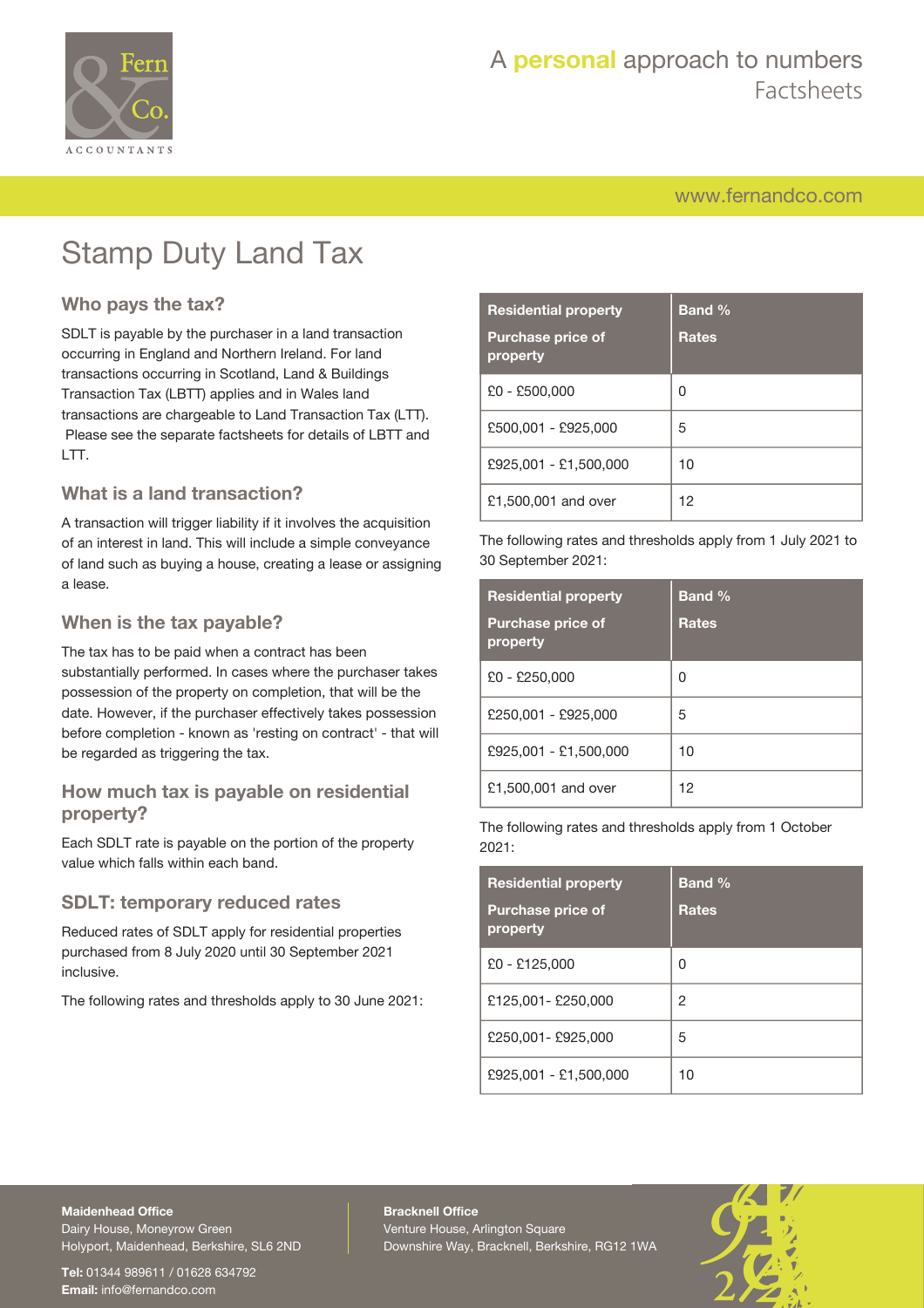

# A **personal** approach to numbers Factsheets

### [www.fernandco.com](http://www.fernandco.com)

| £1,500,001 and over |  |
|---------------------|--|
|---------------------|--|

### **First-time buyer relief**

From 1 July 2021 first-time buyers pay 0% SDLT on residential properties on consideration up to and including £300,000. The excess beyond this and up to £500,000 will be charged at 5% with ordinary SDLT rates applying beyond £500,000.

Each SDLT rate is payable on the portion of the property value which falls within each band. The rates and thresholds are:

| <b>Property value</b> | <b>Band % Rates</b>  |
|-----------------------|----------------------|
| £0 - £300,000         | Ω                    |
| £300,001 - £500,000   | 5                    |
| Over £500,000         | Standard rates apply |

**First-time buyers relief for qualifying shared ownership**

First-time buyer relief applies to purchasers of qualifying shared ownership properties who do not elect to pay SDLT on the market value of the whole property when they purchase their first share. Relief will be applied to the first share purchased, where the market value of the shared ownership property is £500,000 or less.

### **Additional residential properties**

Higher rates of SDLT are charged on purchases of additional residential properties (above £40,000).

The main target of the higher rates is purchases of buy-to-let properties or second homes. However, there will be some purchasers who will have to pay the additional charge even though the property purchased will not be a buy-to-let or a second home. The 36 month rule set out below helps to remove some transactions from the additional rates (or allow a refund).

Care is needed if an individual already owns, or partly owns, a property and transacts to purchase another property without having disposed of the first property.

The higher rates are three percentage points above the SDLT rates shown in the table above. The higher rates potentially apply if, at the end of the day of the purchase transaction, the individual owns two or more residential properties.

Some further detail:

- Purchasers will have 36 months to claim a refund of the higher rates if they buy a new main residence before disposing of their previous main residence.
- Purchasers will also have 36 months between selling a main residence and replacing it with another main residence without having to pay the higher rates.
- A small share in a property which has been inherited within the 36 months prior to a transaction will not be considered as an additional property when applying the higher rates.
- There will be no exemption from the higher rates for significant investors.

### **What about non-residential and mixed property?**

The rates for non-residential and mixed property are set out in the table below.

The SDLT rates are payable on the portion of the property value which falls within each band.

| Non-residential and<br>mixed | <b>Band %</b><br><b>Rates</b> |
|------------------------------|-------------------------------|
| £0 - £150,000                | Ω                             |
| £150,001 - £250,000          | 2                             |
| £250,001 and over            | 5                             |

#### **Maidenhead Office**

Dairy House, Moneyrow Green Holyport, Maidenhead, Berkshire, SL6 2ND

**Tel:** 01344 989611 / 01628 634792 **Email:** [info@fernandco.com](mailto:info@fernandco.com)

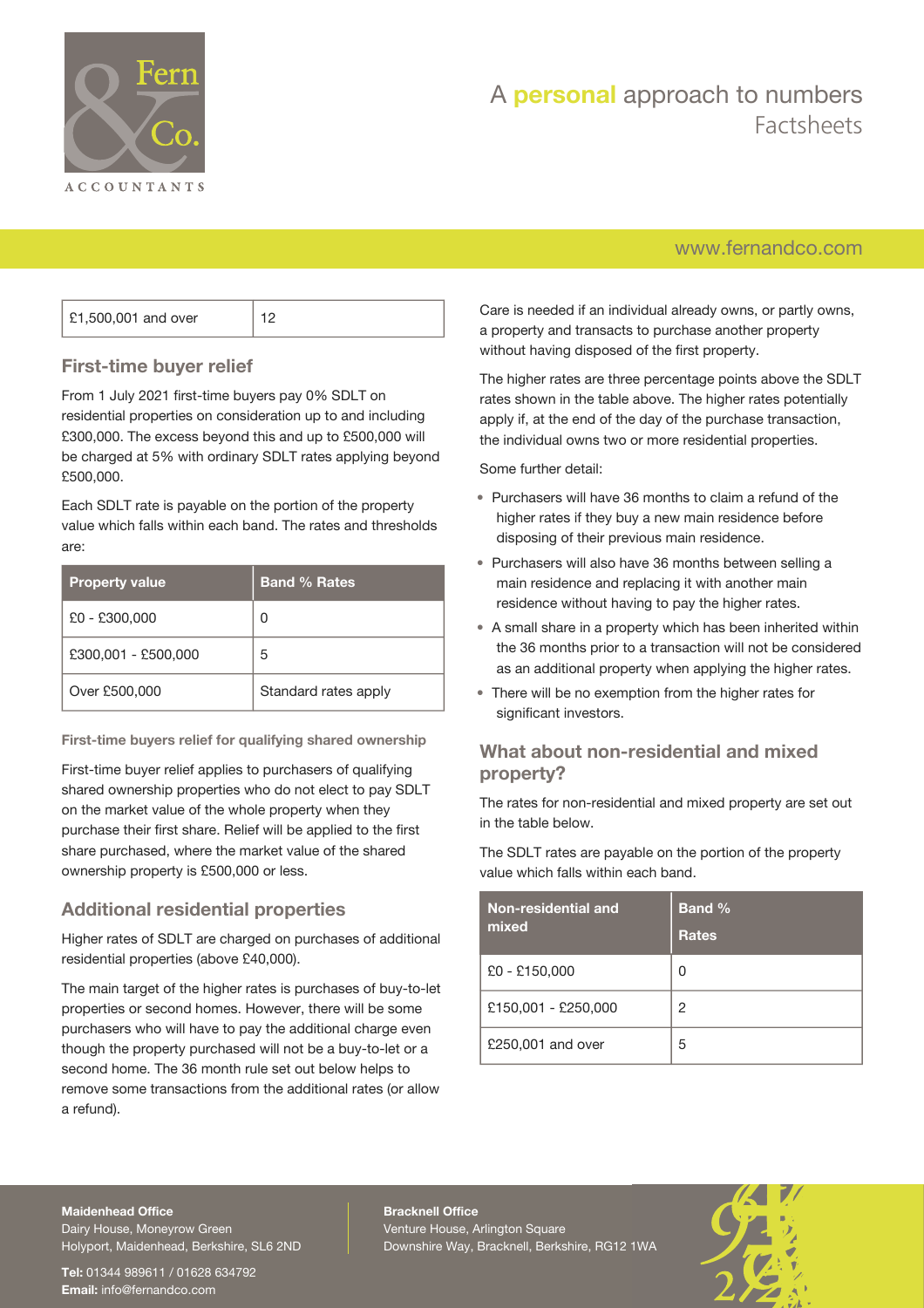

# A **personal** approach to numbers Factsheets

### [www.fernandco.com](http://www.fernandco.com)

Broadly speaking, 'residential property' means a building that is suitable for use as a dwelling. Obviously it includes ordinary houses. Buildings such as hotels are not residential.

### **More than one dwelling**

There is a relief available for purchasers of residential property who acquire interests in more than one dwelling at the same time. Where the relief is claimed the rate of SDI T is determined not by the aggregate consideration but instead by the mean consideration (ie by the aggregate consideration divided by the number of dwellings) subject to a minimum rate of 1%.

### **SDLT surcharge on non-UK residents**

A 2% SDLT surcharge on non-UK residents purchasing residential property in England and Northern Ireland is to take effect from 1 April 2021. Where contracts are exchanged before 11 March 2020 but complete or are substantially performed after 1 April 2021, transitional rules may apply.

### **Are there any exemptions?**

Yes. There are a number of situations in which the transfer of land will not be caught for SDLT. These include:

- a licence to occupy
- a gift of land
- transfers of land in a divorce
- transfer of land to a charity
- transfers of land within a group of companies.

### **What is the tax charged on?**

Tax is chargeable on the consideration. This will usually be the actual cash that passes on the sale. However the definition is very wide and is intended to catch all sorts of situations where value might be given other than in cash: for example, if the purchaser agrees to do certain work on the property.

### **How does the tax work on leases?**

If an existing lease is purchased, SDLT is calculated in the same way as the purchase of a freehold property. If a lease is created for the payment of a premium ie a lump sum in addition to any rent, then the amount of the premium is the consideration subject to SDLT and is also calculated in the same way as the purchase of a freehold property.

However, there is also a potential charge to SDLT on the rental element. The calculation takes account of various factors including the rent that will be paid under the lease. If the calculated value exceeds £125,000 for residential property and £150,000 for non-residential, the excess is charged at 1%.

A 2% rate applies to rent paid under a non-residential lease where the NPV of the rent is above £5 million.

The government has SDLT calculators which work out the amount of SDLT payable. The calculators can be found at [www.gov.uk/stamp-duty-land-tax-calculators](https://www.gov.uk/stamp-duty-land-tax-calculators).

### **How do I tell HMRC about a liability?**

The purchaser must complete an SDLT1 return and this must be submitted to a special HMRC office within 14 days of the transaction. The purchaser must also send a cheque for the tax at the same time so this means that they have to calculate the tax due. A late return triggers an automatic penalty of £100, and late payment of the tax will mean a charge to interest.

### **What will HMRC do then?**

A certificate will be sent to the purchaser to show that they have paid the tax. This certificate is required to change the details of the property ownership at the Land Registry. The fact that HMRC has given the purchaser a certificate does not mean the SDLT calculations are agreed. HMRC has nine months in which to decide whether or not to enquire into the return and challenge the figures.

#### **Maidenhead Office**

Dairy House, Moneyrow Green Holyport, Maidenhead, Berkshire, SL6 2ND

**Tel:** 01344 989611 / 01628 634792 **Email:** [info@fernandco.com](mailto:info@fernandco.com)